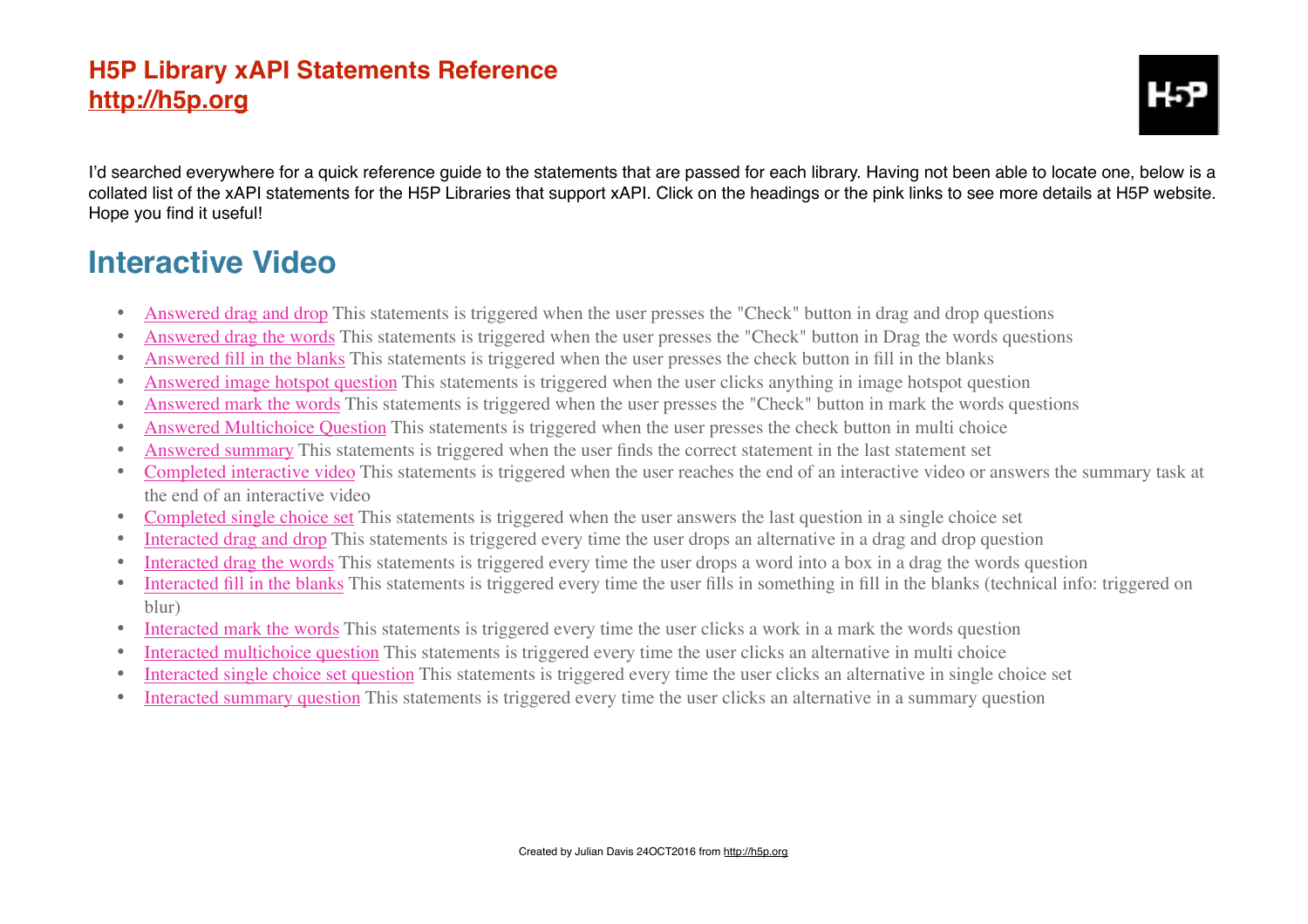

#### **[Course Presentation](https://h5p.org/node/612/xapi-coverage)**

- [Answered drag and drop](https://h5p.org/node/3423) This statements is triggered when the user presses the "Check" button in drag and drop questions
- [Answered drag the words](https://h5p.org/node/3414) This statements is triggered when the user presses the "Check" button in Drag the words questions
- [Answered fill in the blanks](https://h5p.org/node/3426) This statements is triggered when the user presses the check button in fill in the blanks
- [Answered image hotspot question](https://h5p.org/node/3424) This statements is triggered when the user clicks anything in image hotspot question
- [Answered mark the words](https://h5p.org/node/3422) This statements is triggered when the user presses the "Check" button in mark the words questions
- [Answered Multichoice Question](https://h5p.org/node/3428) This statements is triggered when the user presses the check button in multi choice
- [Answered summary](https://h5p.org/node/4600) This statements is triggered when the user finds the correct statement in the last statement set
- [Completed course presentation](https://h5p.org/node/3431) This statements is triggered when the user reaches the sum up slide of the course presentation
- [Completed interactive video](https://h5p.org/node/3430) This statements is triggered when the user reaches the end of an interactive video or answers the summary task at the end of an interactive video
- [Completed single choice set](https://h5p.org/node/3425) This statements is triggered when the user answers the last question in a single choice set
- [Interacted drag and drop](https://h5p.org/node/3417) This statements is triggered every time the user drops an alternative in a drag and drop question
- [Interacted drag the words](https://h5p.org/node/3410) This statements is triggered every time the user drops a word into a box in a drag the words question
- [Interacted fill in the blanks](https://h5p.org/node/3418) This statements is triggered every time the user fills in something in fill in the blanks (technical info: triggered on blur)
- [Interacted mark the words](https://h5p.org/node/3416) This statements is triggered every time the user clicks a work in a mark the words question
- [Interacted multichoice question](https://h5p.org/node/3419) This statements is triggered every time the user clicks an alternative in multi choice
- [Interacted single choice set question](https://h5p.org/node/3420) This statements is triggered every time the user clicks an alternative in single choice set
- [Interacted summary question](https://h5p.org/node/3421) This statements is triggered every time the user clicks an alternative in a summary question
- [Progressed course presentation](https://h5p.org/node/3429) This statements is triggered when the user changes slides in the course presentation

### **[Drag and Drop](https://h5p.org/node/711/xapi-coverage)**

- [Answered drag and drop](https://h5p.org/node/3423) This statements is triggered when the user presses the "Check" button in drag and drop questions
- [Interacted drag and drop](https://h5p.org/node/3417) This statements is triggered every time the user drops an alternative in a drag and drop question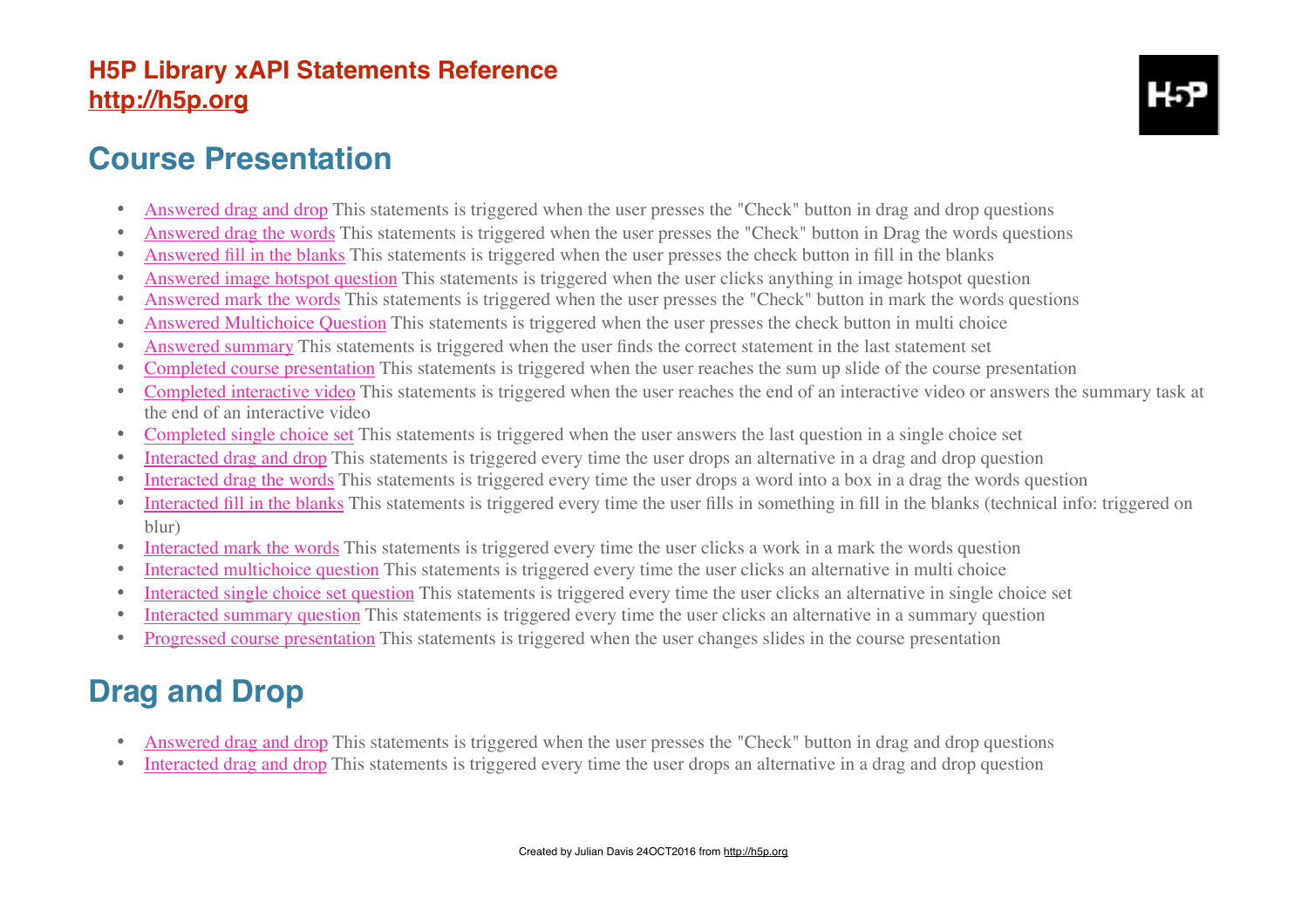## **[Drag The Words](https://h5p.org/node/1396/xapi-coverage)**

- [Answered drag the words](https://h5p.org/node/3414) This statements is triggered when the user presses the "Check" button in Drag the words questions
- [Interacted drag the words](https://h5p.org/node/3410) This statements is triggered every time the user drops a word into a box in a drag the words question

### **[Fill in the blanks](https://h5p.org/node/611/xapi-coverage)**

- [Answered fill in the blanks](https://h5p.org/node/3426) This statements is triggered when the user presses the check button in fill in the blanks
- [Interacted fill in the blanks](https://h5p.org/node/3418) This statements is triggered every time the user fills in something in fill in the blanks (technical info: triggered on blur)

### **[Find the hotspot](https://h5p.org/node/2926/xapi-coverage)**

• [Answered image hotspot question](https://h5p.org/node/3424) This statements is triggered when the user clicks anything in image hotspot question

### **[Mark the words](https://h5p.org/node/1405/xapi-coverage)**

- [Answered mark the words](https://h5p.org/node/3422) This statements is triggered when the user presses the "Check" button in mark the words questions
- [Interacted mark the words](https://h5p.org/node/3416) This statements is triggered every time the user clicks a work in a mark the words question

# **[Multiple Choice](https://h5p.org/node/712/xapi-coverage)**

- [Answered Multichoice Question](https://h5p.org/node/3428) This statements is triggered when the user presses the check button in multi choice
- [Interacted multichoice question](https://h5p.org/node/3419) This statements is triggered every time the user clicks an alternative in multi choice